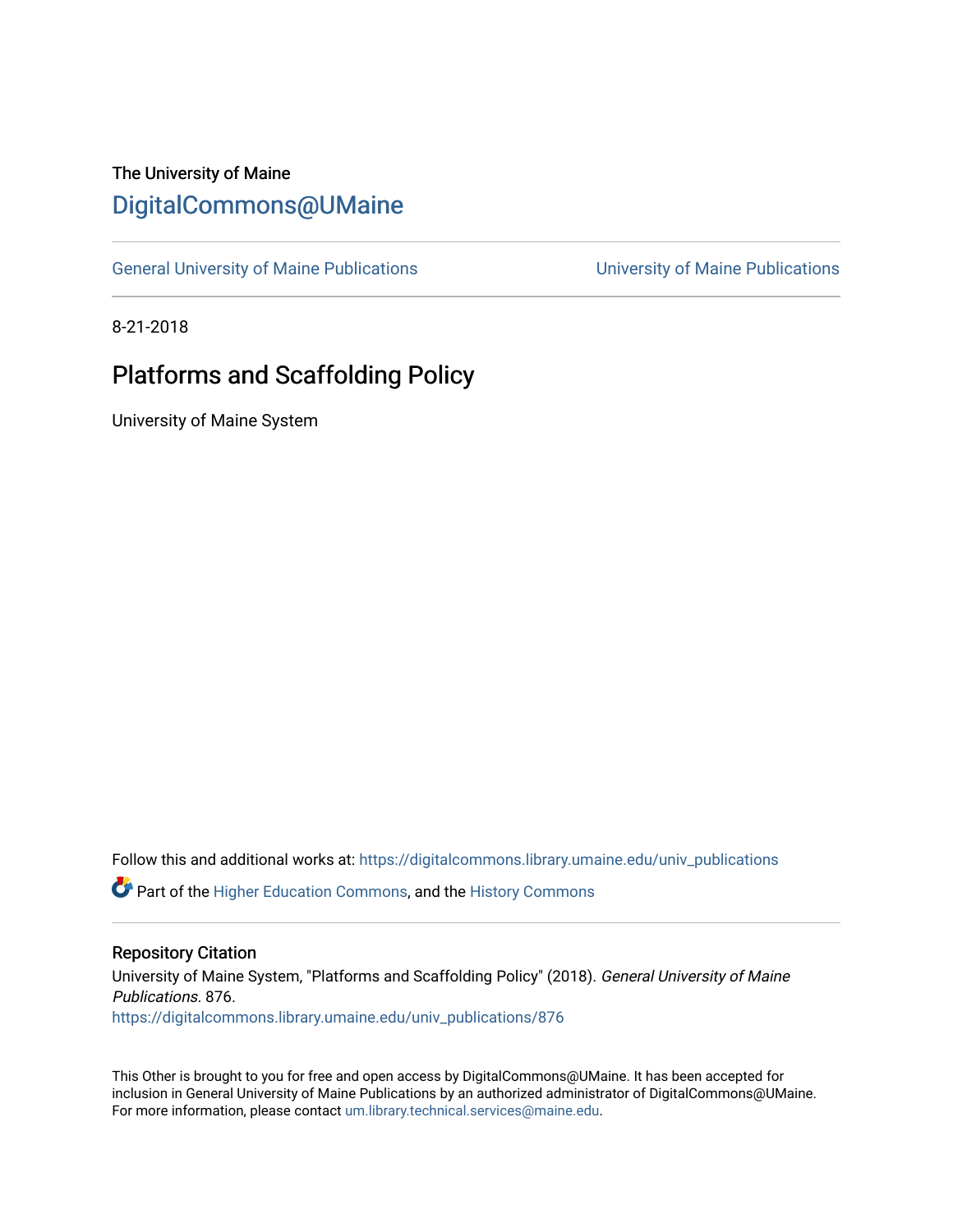## Platforms and Scaffolding Policy

### General

Temporarily located platform, scaffolding and elevated platforms used to support construction, maintenance, or demolition workers or materials are ordinarily used only by University Facilities Management personnel and construction contractor personnel. Research activities and educational activities requiring the use of this equipment shall comply with this policy.

- Post safety rules for scaffolding in a conspicuous place and make sure workers follow them.
- Abide by all state regulatory codes, ordinances, and regulations.
- Inspect all equipment before use. Never use equipment that is damaged or deteriorated in any way.
- Keep all equipment in good repair. Avoid using rusted equipment; its strength is not known.
- Inspect erected scaffolds regularly to be sure they are maintained in safe condition.

Consult the scaffolding supplier when in doubt. Never take chances.

#### Regulatory Guidance

- Occupational Safety and Health Administration (OSHA)
	- o 1910.28 (Safety requirements for scaffolding)
	- o 1910.29 (Manually powered mobile ladder stands and scaffold towers),
	- o 1915.71(Scaffolds or other staging)
	- o 1926.451 (Scaffolds General requirements)
	- o Fall Protection Safety Program

#### **Requirements**

The following are general scaffold safety requirements intended to provide a consistent level of information to all persons who are installing, supervising installation, or working on scaffolds. Facilities Management and contractor personnel shall maintain platform and scaffolding programs that ensure compliance with the specific needs of the specialist equipment.

- Place scaffolds on a level and stable surface.
- Plank the full width of the work area and secure planks from movement.
- Inspect the condition of scaffolds prior to each use and frequently thereafter.
- Ensure that base supports are strong enough to carry the loads to which they will be subjected. Boxes, barrels, concrete blocks, and similar items are not suitable supports.
- Keep planking free of defects and slippery substances. Do not overlap planking members between supports. Allow at least 12 inches overlap beyond supporting members.